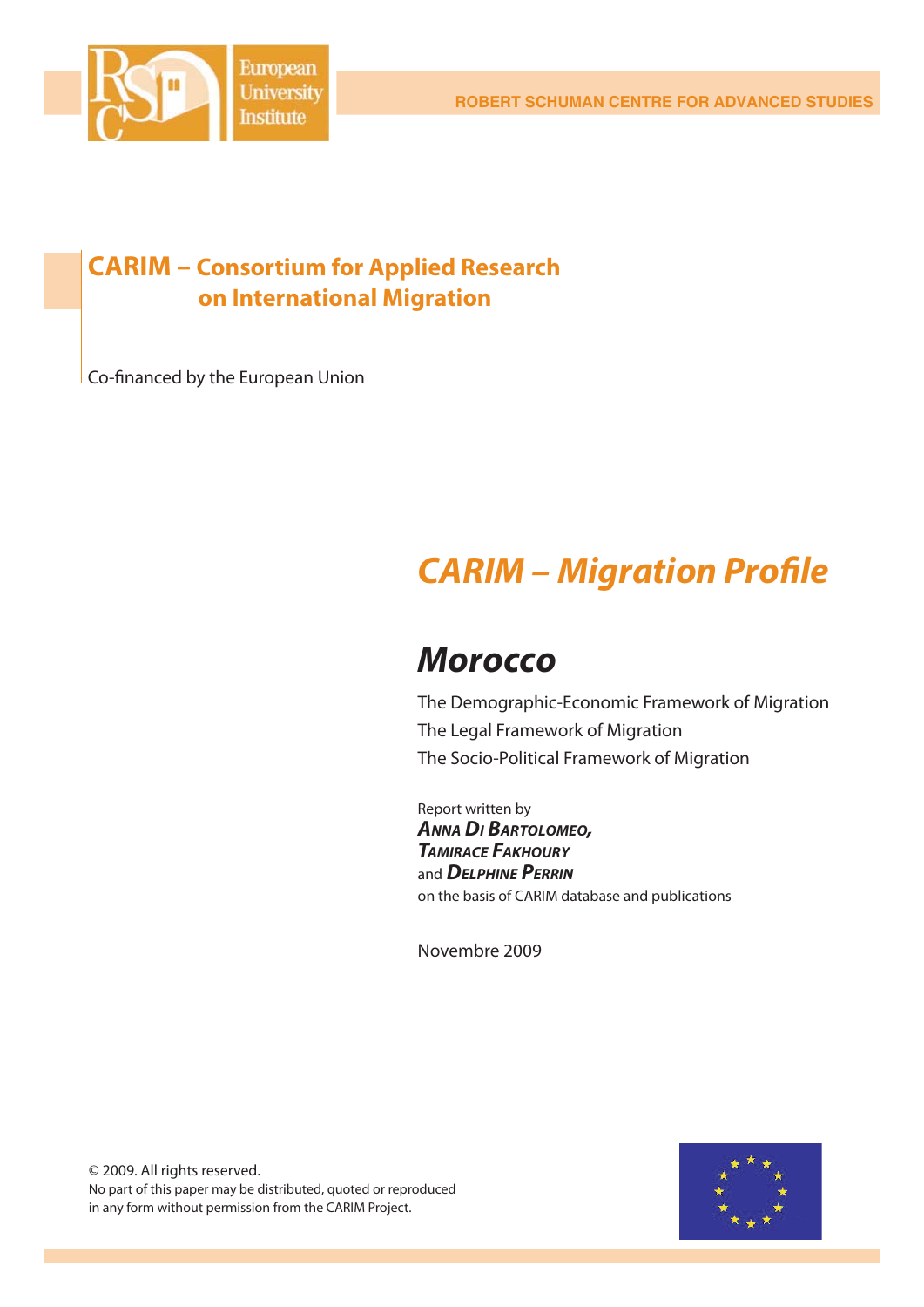### **The Demographic-Economic Framework of Migration**

Today, Morocco remains a major sender of migrants with annual flows estimated at 140,400 individuals (OECD.stat). It has been continuously so since the 1960s. At that time, emigration from Morocco was mainly directed towards France, Belgium and the Netherlands. In the 1980s, however, after limitations had been put in place by the traditional receiving countries in Europe, Moroccan low–skilled often irregular migration instead increased in Spain and Italy. In North America, the United States and Canada currently play an important role in attracting highly-skilled Moroccans. Since 1990s, Morocco has also evolved into an important transit and immigration country, receiving flows of migration mainly from Sub-Saharan countries. Sub-Saharan migrants generally attempt to cross to Europe illegally but many of them also tend to stay in Morocco to improve their life conditions.

## **Outward migration Inward migration Stock**  Data from Moroccan Consulates shows evidence of **Stock**  In 2008, more than 60,000 foreign nationals held

a rising propensity to emigrate: Moroccans residing abroad more than doubled from 1993 (1.5 million) to 2007 (3.3 million) – with an average annual growth rate of 8.1% (compared with a 1.5% population growth rate in Morocco from 1994 to 2004). In 2007, 86.2% of Moroccans abroad lived in Europe, mainly in France (34.3%), Spain (16.6%) and Italy (11.5%). Indeed, since 1981, about 445,000 Moroccans have been regularized in four EU countries (France, Belgium, Italy and Spain) highlighting the phenomenon of irregular migration. Gender parity has been attained through family reunification in the traditional receiving countries e.g. in France 52.8% of Moroccan migrants are male - while women are underrepresented in the new destinations: e.g. in Spain 61.7% of Moroccan migrants are male and 62.7% in Italy. As to their socio-economic profile, Moroccan emigrants are more likely to have a low level of education (78.1% in Spain, 76.6% in Italy and 55.1% in France) and to be employed in low-skilled occupations (61.7% in Spain, 55.1% in Italy and 45.5% in France).

| Moroccans residing abroad by continent of residence, |               |                  |               |                  |                                  |
|------------------------------------------------------|---------------|------------------|---------------|------------------|----------------------------------|
| years 1993, 2007 (January $1st$ )                    |               |                  |               |                  |                                  |
| Continent of<br>residence                            | 1993          |                  | 2007          |                  | Average<br>annual<br>growth rate |
|                                                      | <b>Number</b> | %                | <b>Number</b> | %                | (%)                              |
| Europe                                               | 1,275,567     | 82.6             | 2,837,654     | 86.2             | 8.7                              |
| of which France                                      | 678.917       | 43.9             | 1,131,000     | 34.3             | 4.8                              |
| Spain                                                | 65.847        | 4.3              | 547.000       | 16.6             | 52.2                             |
| Italy                                                | 91,699        | 5.9              | 379,000       | 11.5             | 22.4                             |
| Arab countries                                       | 196,017       | 12.7             | 281,631       | 8.6 <sup>1</sup> | 3.1                              |
| of which Libya                                       | 102.413       | 6.6              | 120,000       | 3.6              | 1.2                              |
| Algeria                                              | 54,576        | 3.5              | 80,000        | 2.4              | 3.3                              |
| Americas                                             | 70,000        | 4.5 <sup>1</sup> | 161.216       | 4.9 <sup>°</sup> | 9.3                              |
| of which USA                                         | 25,000        | 1.6              | 100,000       | 3                | 21.4                             |
| Canada                                               | 45,000        | 2.9              | 60,000        | 1.8              | 2.4                              |
| Others                                               | 3,452         | 0.21             | 12,098        | 0.41             | 17.9                             |
| Total                                                | 1,545,036     | 100              | 3,292,599     | 100              | 8.1                              |
| Source: Moroccan Consulates                          |               |                  |               |                  |                                  |

a valid residence permit; most of them came from France (about 16,000) and Algeria (more than 12,000). The main reason for residence was family reunification (40.0%), work (37.0%) or studies (23.0%).



#### **Flows**

Besides legal migrants, Morocco has received large irregular flows from sub-Saharan Africa estimated by the Moroccan Ministry of the Interior at approximately 15,000 in 2007. A survey conducted by the *Association Marocaine d'Etudes et de Recherches sur les Migrations* drew an interesting profile for the sub-Saharan migrant: male (79.7%), relatively young (mean age 27.7 years old), single (82.2%) with a medium-high level of education (48.5%). The number of apprehended migrants and dismantled trafficking networks is decreasing. After 36,251 reached in 2003 – the highest to date – the number decreased to 14,449 in 2007. Since 2000, 207,320 migrants have been apprehended and more than 1,200 trafficking networks have been dismantled.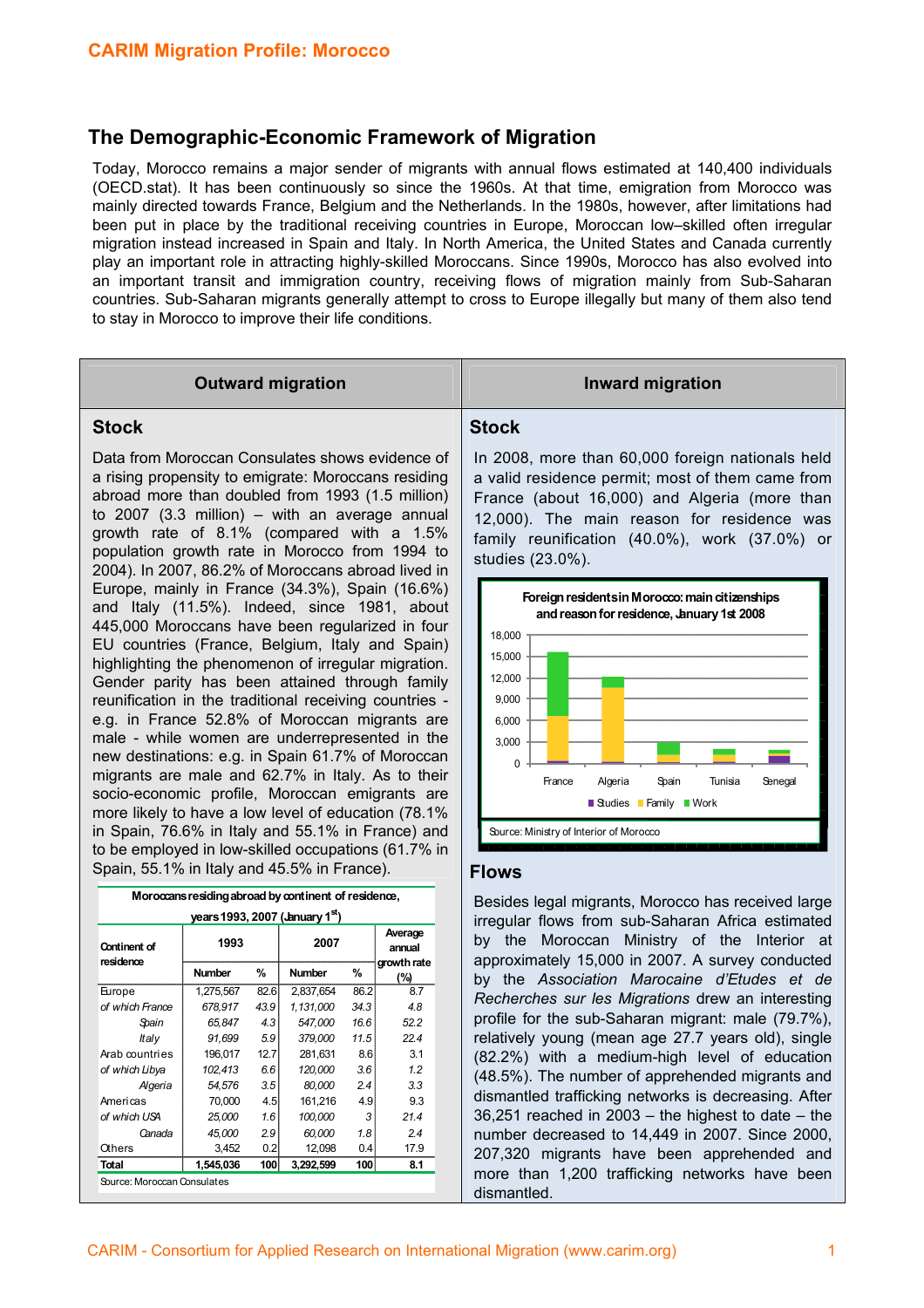In North America, despite their relatively low numbers, Moroccan emigrants seem to be selected for their skills as they show higher levels of education than their European counterparts, a result in part of the immigration policies of destination countries. In the US, 85.9% of Moroccan emigrants have a medium-high level of education; in Canada, where a part of immigration flows are managed within specific programs according to the educational characteristics of migrants, the same proportion is 82.9% (OECD.stat).



#### **Flows**

In 2007, the flow of Moroccan emigrants towards OECD countries was 140,400 (against 52,300 in 1998). The highest annual growth rates have been registered in Spain (63.7%, from 10,600 to 71,400) and Italy (34.2%, from 7,300 to 29,800) confirming the continual and growing importance of these destinations. However, also in Canada the growth rate is noticeable (24.1% from 1,200 to 3,800) (OECD.stat).

Emigration brings important resources to Morocco. These financial transfers, in fact, represent the second source of hard currency after tourism receipts, themselves brought by Moroccan expatriates spending the summer break in Morocco. In 2007, transfers amounted to 7,110 million USD,

| representing<br>9.0% of GDP<br>and<br>contributing                                                   | Migrants' remittances to Morocco by country<br>of origin of remittances, years 2007, 2008<br>(million USD) |       |       |             |
|------------------------------------------------------------------------------------------------------|------------------------------------------------------------------------------------------------------------|-------|-------|-------------|
| 40.0% to the                                                                                         | Country of origin                                                                                          | 2007  | 2008  | % variation |
| reduction of the                                                                                     | France                                                                                                     | 3.025 | 2.675 | $-11.6$     |
| current                                                                                              | Spain                                                                                                      | 1.099 | 1.034 | $-5.9$      |
| account deficit                                                                                      | ltaly                                                                                                      | 879   | 866   | $-1.5$      |
| in its balance<br>of payments.                                                                       | USA                                                                                                        | 349   | 439   | 25.8        |
|                                                                                                      | Others                                                                                                     | 1,758 | 1,835 | 4.4         |
|                                                                                                      | Total                                                                                                      | 7,110 | 6.849 | $-3.7$      |
| Source: Ministry of Interior of Morocco<br>Without                                                   |                                                                                                            |       |       |             |
| remittances, 600,000 households would fall under<br>the poverty threshold and poverty would increase |                                                                                                            |       |       |             |

| Intercepted cases of irregular<br>migrants in Morocco, $2007$ |       |  |  |
|---------------------------------------------------------------|-------|--|--|
| <b>Number</b>                                                 | ℀     |  |  |
| 6,619                                                         | 45.8  |  |  |
| 7,830                                                         | 54.2  |  |  |
| 1,253                                                         | 8.7   |  |  |
| 1,096                                                         | 76    |  |  |
| 1,096                                                         | 76    |  |  |
| 783                                                           | 5.4   |  |  |
| 14,449                                                        | 100.0 |  |  |
|                                                               |       |  |  |

Source: Ministry of Interior of Morocco

Morocco is a transit and immigration country also for asylum seekers and refugees, of which it currently plays host 1,235 individuals. These come mainly from sub-Saharan and Middle Eastern countries, e.g. 38.0% are from Côte d'Ivoire, 28.0% from the Democratic Republic of the Congo and 28.0% from Iraq. As to their demographic profile, 25.0% are minors and, among the adult population, 17.0% are women. After a peak in 2001 (2,540), this population has fallen mainly due to border control measures and the difficulty involved in obtaining the refugee status (UNHCR data).



The demographic-economic framework is based on data and papers available for download on the Carim web-site (www.carim.org). Additional data have been taken from the Database on Immigrants in OECD countries (DICO) and from the UNHCR.

by 4.0%.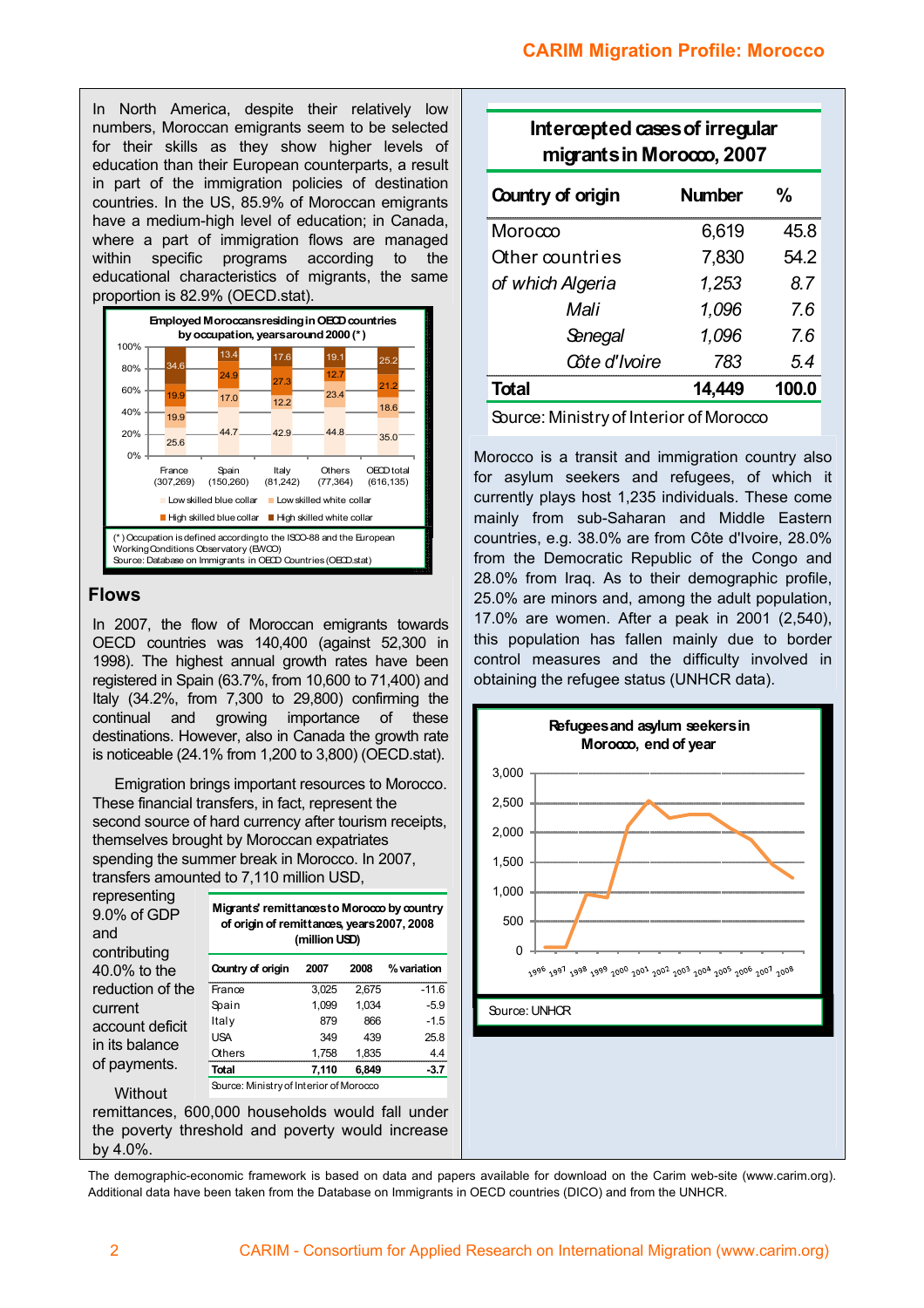### **The Legal Framework of Migration**

In the last six years, Morocco has seen intense legislative activity, a large part of which has affected migratory issues. Six months after adopting a law related to struggle against terrorism, the government issued its law n°02-03 of November 11, 2003 on the "entry and stay of foreigners in Morocco, irregular emigration and immigration". This new regulation amounted to a comprehensive reform of the legal framework governing migration, previously adopted under the French Protectorate. It aims at ruling every aspects of migration. Besides clarifying the rules concerning the entry and stay of foreign nationals in Morocco, the new law sets conditions and sanctions regarding irregular emigration and immigration. It strengthens sanctions against irregular migration, but also introduces some legal rights and protective instruments. Morocco is still reluctant to conclude a general readmission agreement with the European Union, but has committed itself to readmitting irregular citizens through bilateral agreements.

The revision of the family Code in 2004 was followed by the 2007 reform of the nationality Code, which finally enables women to transmit their nationality to their children.

|                                    | Inward migration                                                                                                                                                                                                                                                                                                        | <b>Outward migration</b>                                                                                                                                                                             |  |  |
|------------------------------------|-------------------------------------------------------------------------------------------------------------------------------------------------------------------------------------------------------------------------------------------------------------------------------------------------------------------------|------------------------------------------------------------------------------------------------------------------------------------------------------------------------------------------------------|--|--|
| <b>General legal</b><br>references | Law n°02-03 of November 11, 2003 on the entry and stay of foreign nationals into<br>Morocco, emigration and irregular immigration                                                                                                                                                                                       |                                                                                                                                                                                                      |  |  |
|                                    | 1990 Convention <sup>1</sup> : ratified<br><b>ILO:</b> 49 conventions ratified <sup>2</sup>                                                                                                                                                                                                                             | <b>Bilateral agreements with Tunisia</b><br>(1964, 1991, 2006), Algeria (1963,<br>1964) France (1983, 1987, 1993,<br>2001), Spain (2001, 2006), Libya<br>(1983), among others.                       |  |  |
|                                    | Member State of the CENSAD <sup>3</sup> , the Arab Maghreb Union and the League of Arab<br>States.                                                                                                                                                                                                                      |                                                                                                                                                                                                      |  |  |
| <b>Circulation</b>                 | To enter, foreigners should<br>pass through a frontier post                                                                                                                                                                                                                                                             | The right to leave the country is<br>not guaranteed in the Constitution.                                                                                                                             |  |  |
| <b>Entry and Exit</b>              | present passport / visa.<br>$\overline{\phantom{m}}$<br>They also may be asked: means of living,<br>reasons for<br>entering<br>repatriation<br>and<br>guarantees.<br>A foreigner whose right to enter is denied                                                                                                         | To exit, nationals and foreign<br>nationals should pass through a<br>frontier post.<br>$n^{\circ}$ 02-03<br>Law<br>provides<br>foreigners with the right to leave<br>the country when and where they |  |  |
|                                    | can inform his consulate, his lawyer or the<br>person he had planned to visit in Morocco.<br>He may be placed in a retention camp.<br>Visa exemption for citizens from Algeria,<br>Libya, Tunisia, Mali, Niger, Senegal, Guinea,<br>Congo-Brazzaville, Ivory Coast; the European<br>Union, the United States, Mexico () | want.<br>Even if not required by law, the<br>authorities expect foreign<br>and<br>leaving<br>national<br>citizens<br>the<br>country to show an entry visa for<br>the country of destination.         |  |  |

 $1$  Convention on the protection of all migrant workers and members of their family.

 $\overline{a}$ 

 $2$  Including convention C111 concerning Discrimination in Respect of Employment and Occupation, but excluding conventions C118 Equality of Treatment of Nationals and Non-Nationals in Social Security, C97 concerning Migration for Employment and C143 concerning Migrations in Abusive Conditions and the Promotion of Equality of Opportunity and Treatment of Migrant Workers.

<sup>&</sup>lt;sup>3</sup> Community of Sahel-Saharan countries.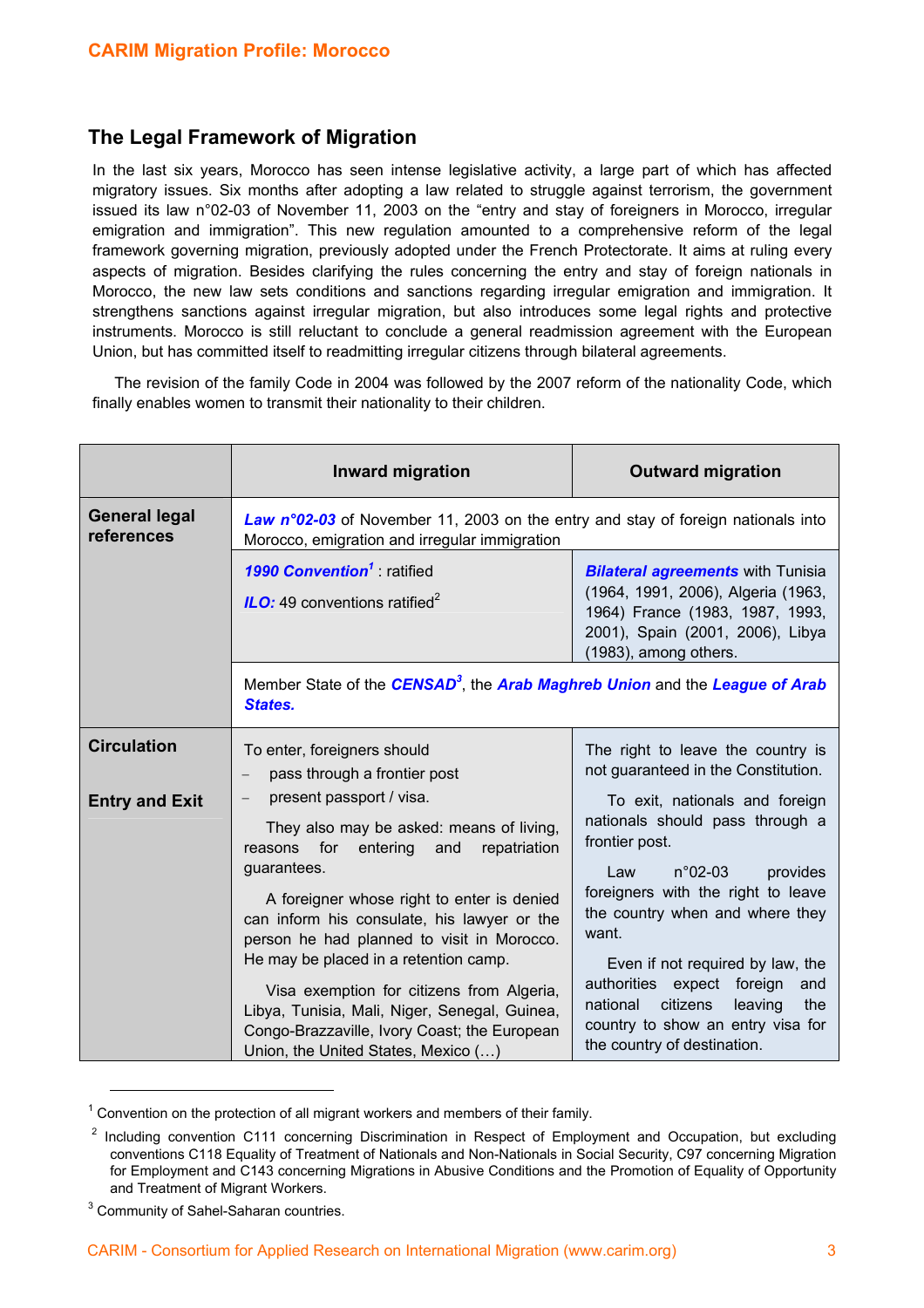| Struggle against<br>irregular<br>migration | Law n°02-03 strengthens repression against people who, even without taking<br>advantage of this opportunity, facilitate or organize irregular entry into or exit from<br>the country.                                                                                                                                                                                                                                                                                                                                                                                                                             |                                                                                                                                                                                                                                         |  |
|--------------------------------------------|-------------------------------------------------------------------------------------------------------------------------------------------------------------------------------------------------------------------------------------------------------------------------------------------------------------------------------------------------------------------------------------------------------------------------------------------------------------------------------------------------------------------------------------------------------------------------------------------------------------------|-----------------------------------------------------------------------------------------------------------------------------------------------------------------------------------------------------------------------------------------|--|
|                                            | It also penalizes irregular immigrants or emigrants, should they be foreign or<br>national citizens.                                                                                                                                                                                                                                                                                                                                                                                                                                                                                                              |                                                                                                                                                                                                                                         |  |
|                                            | <b>Palermo protocols</b> <sup>4</sup> : not ratified                                                                                                                                                                                                                                                                                                                                                                                                                                                                                                                                                              |                                                                                                                                                                                                                                         |  |
|                                            | Retention of foreign nationals waiting for<br>deportation or being readmitted after a transit<br>through the country (15 days, possible<br>extension to 10 more days). Judicial control.                                                                                                                                                                                                                                                                                                                                                                                                                          | <b>Readmission agreements</b><br>(only national citizens)<br>with Germany (1998),<br>France                                                                                                                                             |  |
|                                            | Protection<br>national<br>of<br>some<br>foreign<br>categories from deportation (pregnant women<br>or minors).                                                                                                                                                                                                                                                                                                                                                                                                                                                                                                     | (1993, 2001), Portugal (1999),<br>Italy (1998, 1999) and<br>Spain<br>(1992, 2003).                                                                                                                                                      |  |
| <b>Rights and</b><br>settlement            | Family reunification: with card of residence<br>(Law n°02-03).<br>Access to Employment: labour contract<br>submitted for work authorization. No access<br>to the liberal professions, except through<br>bilateral agreements.                                                                                                                                                                                                                                                                                                                                                                                     | National authorities may check<br>that Moroccan workers wanting to<br>leave Morocco have a regular<br>contract, a medical certificate and<br>respect entry conditions of the<br>destination country: Law n° 65.69<br>on the Labor Code. |  |
|                                            | Equal access to public services: Yes.<br><b>Nationality code,</b> 2007: jus sanguinis by descent of a father and a mother,<br>whatever the birthplace: though persisting sex discrimination – optional right for<br>children of a Moroccan mother. Double jus soli (nationality at the age of majority for<br>resident children born in Morocco to parents born in Morocco; nationality of origin for<br>children born in Morocco to resident parents if the father born in Morocco belongs to<br>an Arab or a Muslim country).<br>The time needed for a foreign woman married to a Moroccan citizen to apply for |                                                                                                                                                                                                                                         |  |
|                                            | Moroccan nationality has been extended from 2 to 5 years. A foreign man married to a<br>Moroccan woman does not gain any specific right in applying for Moroccan nationality.                                                                                                                                                                                                                                                                                                                                                                                                                                     |                                                                                                                                                                                                                                         |  |
| <b>Refugees</b>                            | <b>1951 Convention<sup>5</sup></b> : ratified                                                                                                                                                                                                                                                                                                                                                                                                                                                                                                                                                                     |                                                                                                                                                                                                                                         |  |
|                                            | <b>1969 Convention</b> <sup>6</sup> ratified                                                                                                                                                                                                                                                                                                                                                                                                                                                                                                                                                                      |                                                                                                                                                                                                                                         |  |
|                                            | national<br><b>No</b><br>Country<br>procedure.<br>agreement with HCR in 2007.                                                                                                                                                                                                                                                                                                                                                                                                                                                                                                                                     |                                                                                                                                                                                                                                         |  |
|                                            | Recognition of the UNHCR $RSD7$ , granting<br>of a residence permit, though a previous<br>regular entry is required.                                                                                                                                                                                                                                                                                                                                                                                                                                                                                              |                                                                                                                                                                                                                                         |  |

<sup>&</sup>lt;sup>4</sup> Protocol to Prevent, Suppress and Punish Trafficking in Persons, especially women and children, and Protocol against the Smuggling of Migrants by Land, Sea and Air, supplementing the United Nations Convention against Transnational Organized Crime, 15 November 2000.

 $5$  Geneva Convention relating to the status of refugees.

 $^6$  OAU Convention governing specific aspects of refugees in Africa.<br>7 Refugee Status Determination

<sup>&</sup>lt;sup>7</sup> Refugee Status Determination.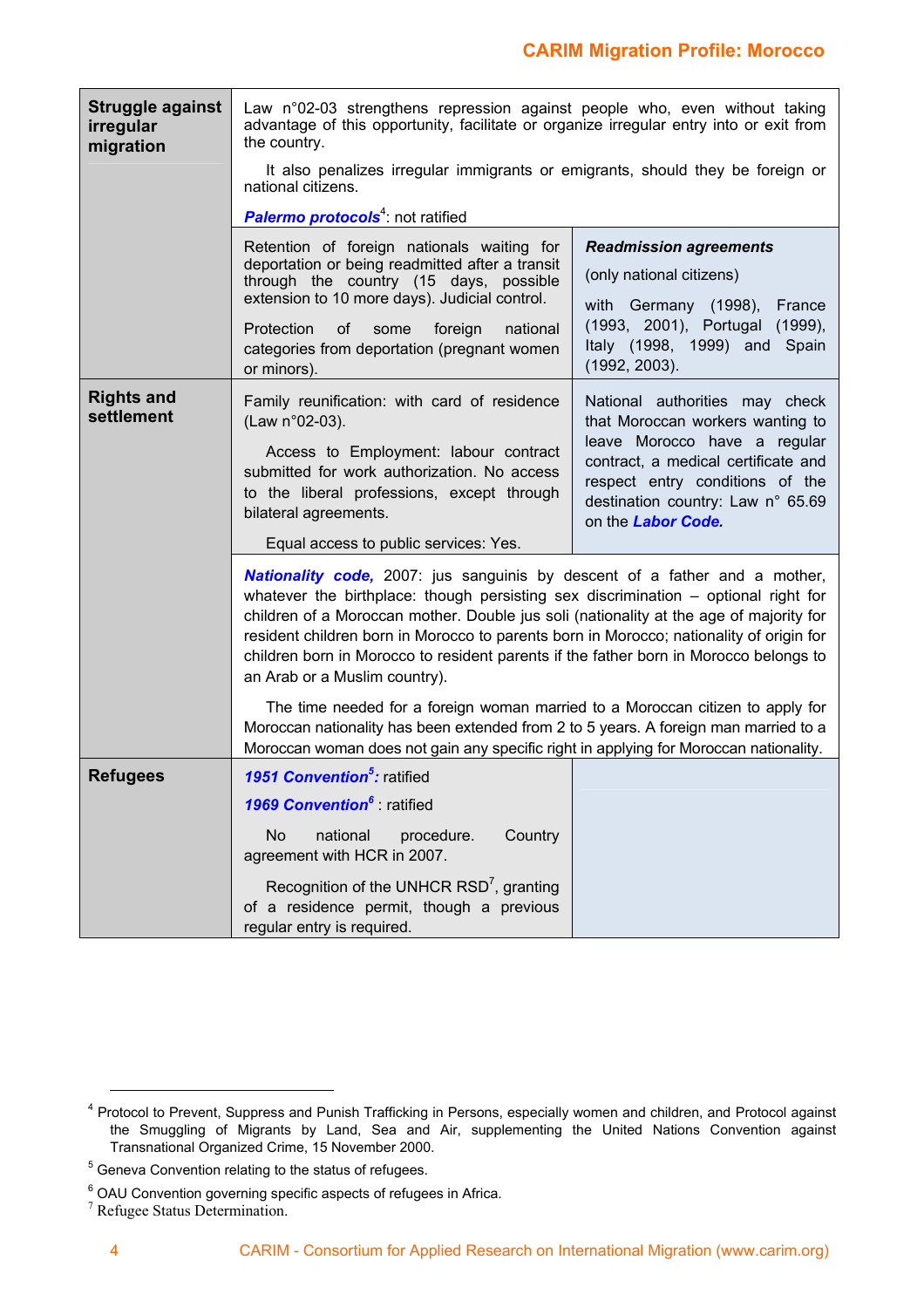## **The Socio-Political Framework of Migration8**

While emigration is still high on the Moroccan government's agenda, new forms of migration, namely transit and irregular migration patterns, have gained importance, requiring the government to redefine its policymaking imperatives.

Notwithstanding the uneasy relationship between governmental policies and immigrant status in Morocco, a vibrant associative sector - consolidating links with Moroccan Diaspora communities and safeguarding undocumented immigrants and asylum-seekers' rights in the country - has flourished.

In regional terms, Morocco has, since the 1990s, acquired a pivotal role in border management and control. This status has conferred a key position for Morocco in Euro-Mediterranean migration governance, while leading to significant controversies regarding Morocco's regional role in the management of migration flows.

| Morocco's<br>socio-political<br>framework | <b>Outward migration</b>                                                                                                                                                                                                                                                                                                                                                                                                                                                                                                                                                                                                                       | <b>Inward migration</b>                                                                                                                                                                                                                                                                                                                                                                                                                                                                       |
|-------------------------------------------|------------------------------------------------------------------------------------------------------------------------------------------------------------------------------------------------------------------------------------------------------------------------------------------------------------------------------------------------------------------------------------------------------------------------------------------------------------------------------------------------------------------------------------------------------------------------------------------------------------------------------------------------|-----------------------------------------------------------------------------------------------------------------------------------------------------------------------------------------------------------------------------------------------------------------------------------------------------------------------------------------------------------------------------------------------------------------------------------------------------------------------------------------------|
| Governmental<br><b>Institutions</b>       | Ministry of the Interior; Ministry of<br>Labour; Ministry of Foreign Affairs and<br>Cooperation;<br>Ministry of<br>Justice;<br>Delegated Ministry in Charge of<br>Moroccans Residing Abroad (MRE);<br>of<br>Council<br>the<br>Moroccan<br>the<br>Community Residing Abroad (CCME);<br>The Advisory Council on Human Rights                                                                                                                                                                                                                                                                                                                     | Ministry of the Interior; Ministry of Labour;<br>Ministry of Justice; Ministry of Foreign<br>Affairs and Cooperation; Ministry of Justice                                                                                                                                                                                                                                                                                                                                                     |
| <b>Governmental</b><br><b>Strategy</b>    | policies<br>for<br>Devising<br>successful<br>Moroccan emigration; establishing and<br>enhancing<br>links<br>with<br>Moroccan<br>Diaspora communities; devising action<br>plans for the socio-economic, cultural<br>and political integration of Moroccans<br>abroad; devising policies facilitating<br>remittances<br>and<br>return;<br>passing<br>bilateral agreements for<br>economic<br>emigration;<br>fighting<br>irregular<br>emigration; combating the long-term<br>emigration;<br>irregular<br>causes<br>of<br>institutions<br>assisting<br>Moroccan<br>in<br>creating awareness as to the negative<br>effects of irregular emigration. | Defining<br>policies<br>that<br>regulate<br>the<br>entrance, residence and departure of<br>foreign nationals; regulating the status of<br>foreign workers; issuing permission for the<br>recruitment of foreign workers; fighting<br>irregular immigration and transit migration<br>through various practices such as frontier<br>control.<br>expulsion<br>and<br>repatriation;<br>identifying asylum seekers and refugees;<br>defining their status as well as conditions<br>for their stay. |
| <b>Civil Society</b><br><b>Action</b>     | Initiatives of civil society groups and<br>transnational associations focusing on:<br>Fostering and consolidating links<br>Moroccan<br>among<br>Diaspora<br>communities;<br>safeguarding<br>their<br>rights; providing them with services;<br>their<br>ensuring<br>socio-economic<br>integration; and contributing<br>to<br>development in the homeland (e.g.<br>Association des Jeunes Marocains                                                                                                                                                                                                                                              | Initiatives in the associative sector aimed at:<br>Providing immigrants with services as<br>well as safeguarding and enhancing<br>their socioeconomic and human rights<br>(Groupe Antiraciste d'Accompagnement,<br>de Défense des Etrangers et des<br>Migrants (GADEM); Association Beni<br>Znassen<br>la<br>Culture,<br>pour<br>le<br>Développement et la Solidarité);                                                                                                                       |

<sup>&</sup>lt;sup>8</sup> The socio-political framework provides insights into essential socio-political and policy-making features, for migration related-issues in Morocco. Based on data and contributions provided by CARIM experts and derived from CARIM publications, it does not claim exhaustive coverage, but aims at providing an overview of the socio-political environment defining outward and inward migration in the country.

 $\overline{a}$